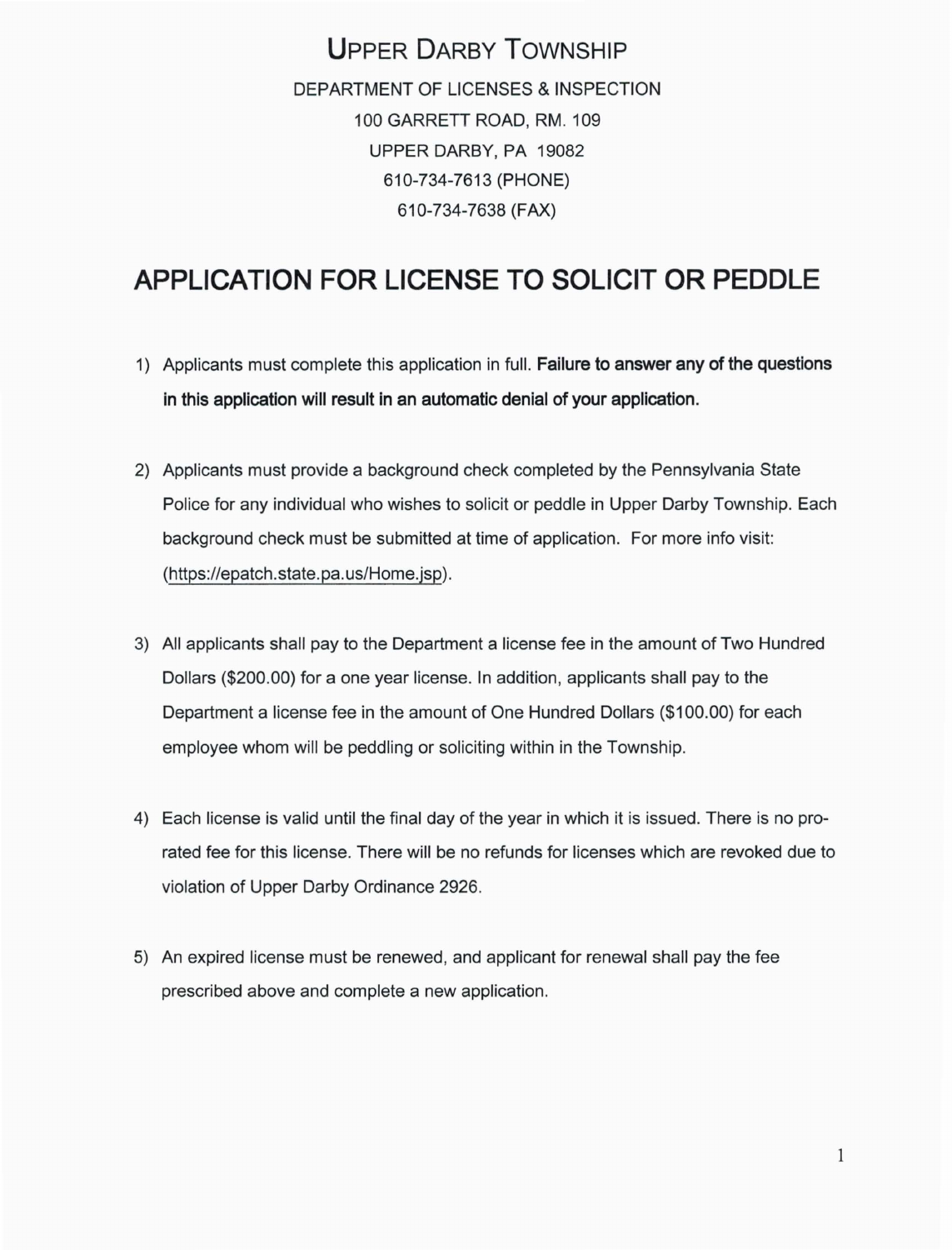## **\*\*MUST BE TYPED\*\***

| <b>APPLICANT(S) INFORMATION</b>                                                                              |                                   |                                                |           |
|--------------------------------------------------------------------------------------------------------------|-----------------------------------|------------------------------------------------|-----------|
| Individual or Organization/ Company making solicitation<br><b>COMPANY NAME:</b><br>PHONE#<br><b>ADDRESS:</b> | SS#<br>DOB:<br>SEX (M/F)<br>RACE: |                                                |           |
|                                                                                                              |                                   | Individual Supervising the Soliciting Campaign |           |
|                                                                                                              |                                   | NAME:                                          | SS#:      |
|                                                                                                              |                                   | PHONE#                                         | DOB:      |
|                                                                                                              |                                   | <b>EMAIL ADDRESS:</b>                          | SEX (M/F) |
| <b>HOME ADDRESS:</b>                                                                                         | RACE:                             |                                                |           |
| <b>Individual Solicitors</b>                                                                                 |                                   |                                                |           |
| 1. NAME:                                                                                                     | SS#                               |                                                |           |
| PHONE#                                                                                                       | DOB:                              |                                                |           |
| <b>EMAIL ADDRESS:</b>                                                                                        | SEX (M/F)                         |                                                |           |
| <b>HOME ADDRESS:</b>                                                                                         | RACE:                             |                                                |           |
| 2. NAME:                                                                                                     |                                   |                                                |           |
| PHONE#                                                                                                       | SS#                               |                                                |           |
| <b>EMAIL ADDRESS:</b>                                                                                        | DOB:                              |                                                |           |
| <b>HOME ADDRESS:</b>                                                                                         | SEX(M/F)                          |                                                |           |
|                                                                                                              | RACE:                             |                                                |           |
|                                                                                                              |                                   |                                                |           |
| 3. NAME:                                                                                                     | SS#                               |                                                |           |
| PHONE#                                                                                                       | DOB:                              |                                                |           |
| <b>EMAIL ADDRESS:</b>                                                                                        | SEX (M/F)                         |                                                |           |
| <b>HOME ADDRESS:</b>                                                                                         | RACE:                             |                                                |           |
| 4. NAME:                                                                                                     | SS#                               |                                                |           |
| PHONE#                                                                                                       | DOB:                              |                                                |           |
| <b>EMAIL ADDRESS:</b>                                                                                        | SEX (M/F)                         |                                                |           |
| <b>HOME ADDRESS:</b>                                                                                         | RACE:                             |                                                |           |
| 5. NAME:                                                                                                     | SS#                               |                                                |           |
| PHONE#                                                                                                       | DOB:                              |                                                |           |
| <b>EMAIL ADDRESS:</b>                                                                                        | SEX (M/F)                         |                                                |           |
| <b>HOME ADDRESS:</b>                                                                                         | RACE:                             |                                                |           |
| 6. NAME:                                                                                                     | SS#                               |                                                |           |
| PHONE#                                                                                                       | DOB:                              |                                                |           |
| <b>EMAIL ADDRESS:</b>                                                                                        | SEX (M/F)                         |                                                |           |
| <b>HOME ADDRESS:</b>                                                                                         | RACE:                             |                                                |           |

#### **ADDITIONAL INDIVIDUALS MAY BE ADDED BY SEPARATE PAGE**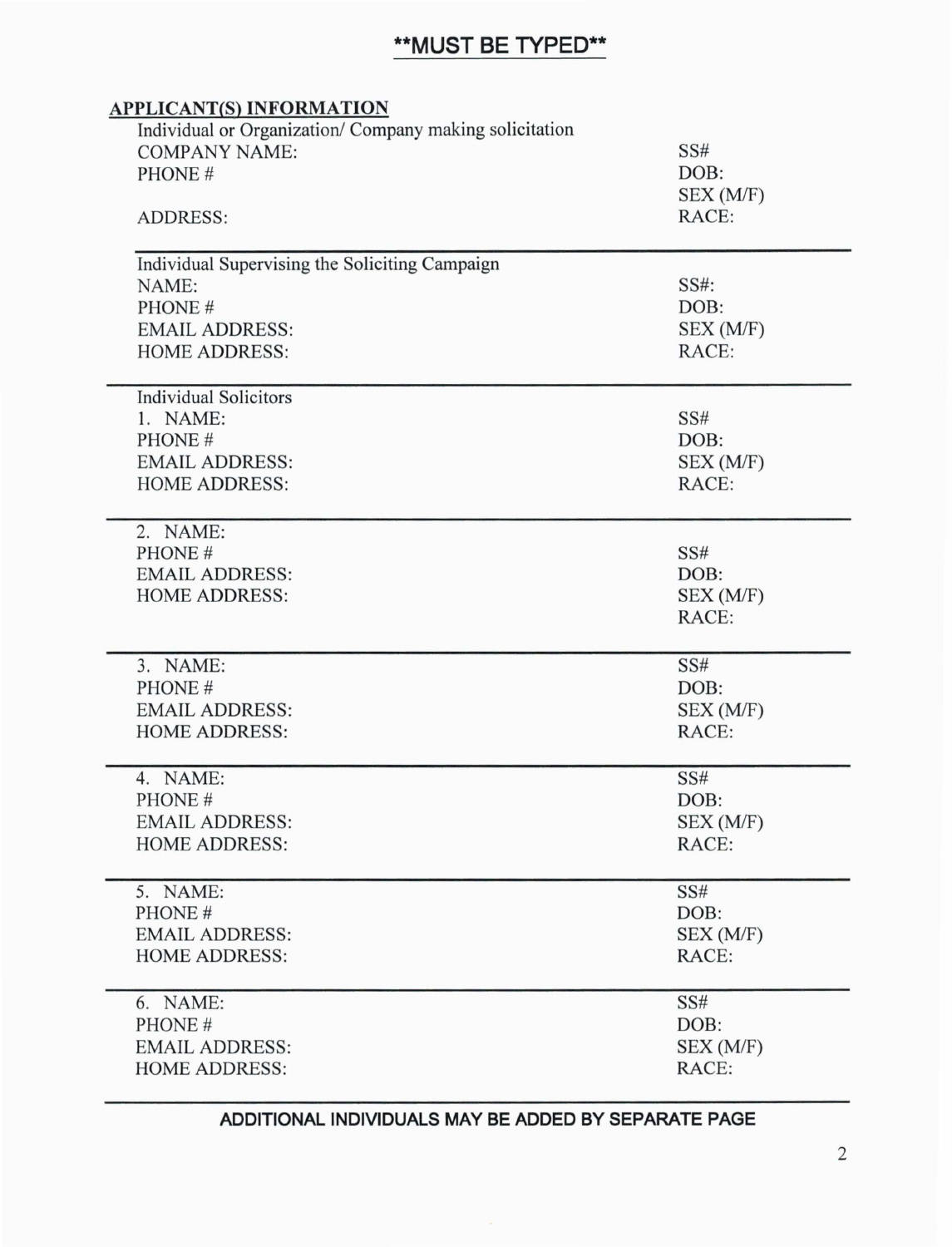On company letterhead, please supply a written statement from the individual firm or corporation you represent with your mission statement. Please attach this to the last page of the application.

If any applicant has changed addresses within the past three (3) years, please list below:

If a vehicle is going to be used, please fill out the following section: Make of vehicle: Model: Model: Plate#: State in which vehicle is registered:

Has applicant ever been convicted of a crime other than a violation of the motor vehicle code? If so list, when, where and the nature of the offense:

Please List Other Municipalities in Pennsylvania in which the applicant has worked in this capacity